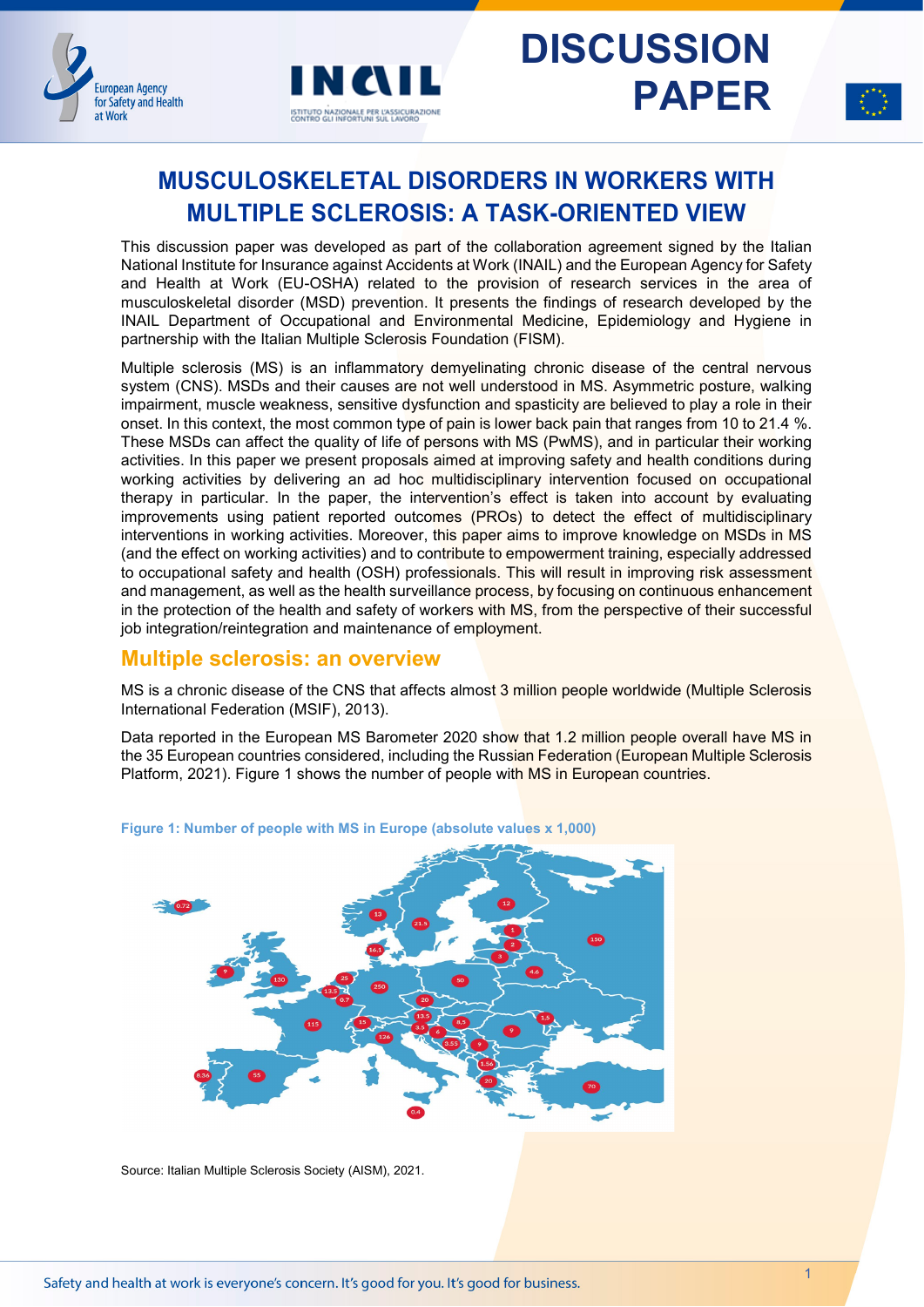In Italy, approximately 130,000 people live with MS, and more than 3,600 are diagnosed every year (AISM, 2021).

The FISM, in collaboration with the University of Bari, promoted in 2015 the Italian Multiple Sclerosis Register project. The main objective consists of creating a multicentre organisational structure for the systematic gathering, on a voluntary basis, of PwMS clinical data at national level. This can be considered a scientific research tool that allows the progress of knowledge on the natural history of the disease and its development over time as well as the gathering of epidemiological, social and welfare data, useful for the development of specific studies and health planning actions. Up to 31 May 2021, the abovementioned register, created with the involvement of a network of over 130 specialist centres, counts 72,283 patients, broken down by age as represented in Figure 2.



**Figure 2: Patients included in the Italian Multiple Sclerosis Registry by age groups (base = 72,283)**

Source: The Italian Multiple Sclerosis Register (https://registroitalianosm.it/en/index.php?page=report)

MS is usually diagnosed in people aged 20-50 years and causes a broad and diverse range of symptoms that progressively impair patients' mobility, cognitive abilities, and sensory and autonomic systems (Doshi and Chataway, 2016). Although available treatments reduce symptoms and can slow down progression of the disease, most patients experience different degrees of disability with time, which is why MS is the most common non-traumatic cause of disability in young and adult populations in most high- and middle-income countries (Bevan and Steadman, 2015; Giovannoni et al., 2016).

Depending on presentation and initial course, MS is classified at onset as either one of two main subtypes:

- 1. Approximately 85 % of patients are diagnosed with relapsing-remitting form (RRMS). It is characterised by episodes of significant worsening of symptoms (relapses), followed by full or partial recovery, and then periods of remission. RRMS is more common among women and young adults (average age 30) (Brownlee et al., 2017).
- 2. Approximately 15 % of patients are diagnosed with primary progressive form (PPMS), in which disability continuously progresses and relapses may or may not be present. PPMS is usually diagnosed in older patients than RRMS (average age 40) and with no differences based on gender (Brownlee et al., 2017).

Due to the damage sustained by the CNS, many people initially diagnosed with RRMS develop a secondary progressive form (SPMS) some years after onset (15-20 years in most untreated RRMS patients). SPMS is characterised by a continuous progression of disability and very limited or no recovery (Giovannoni et al., 2016; Schwartz et al., 2013).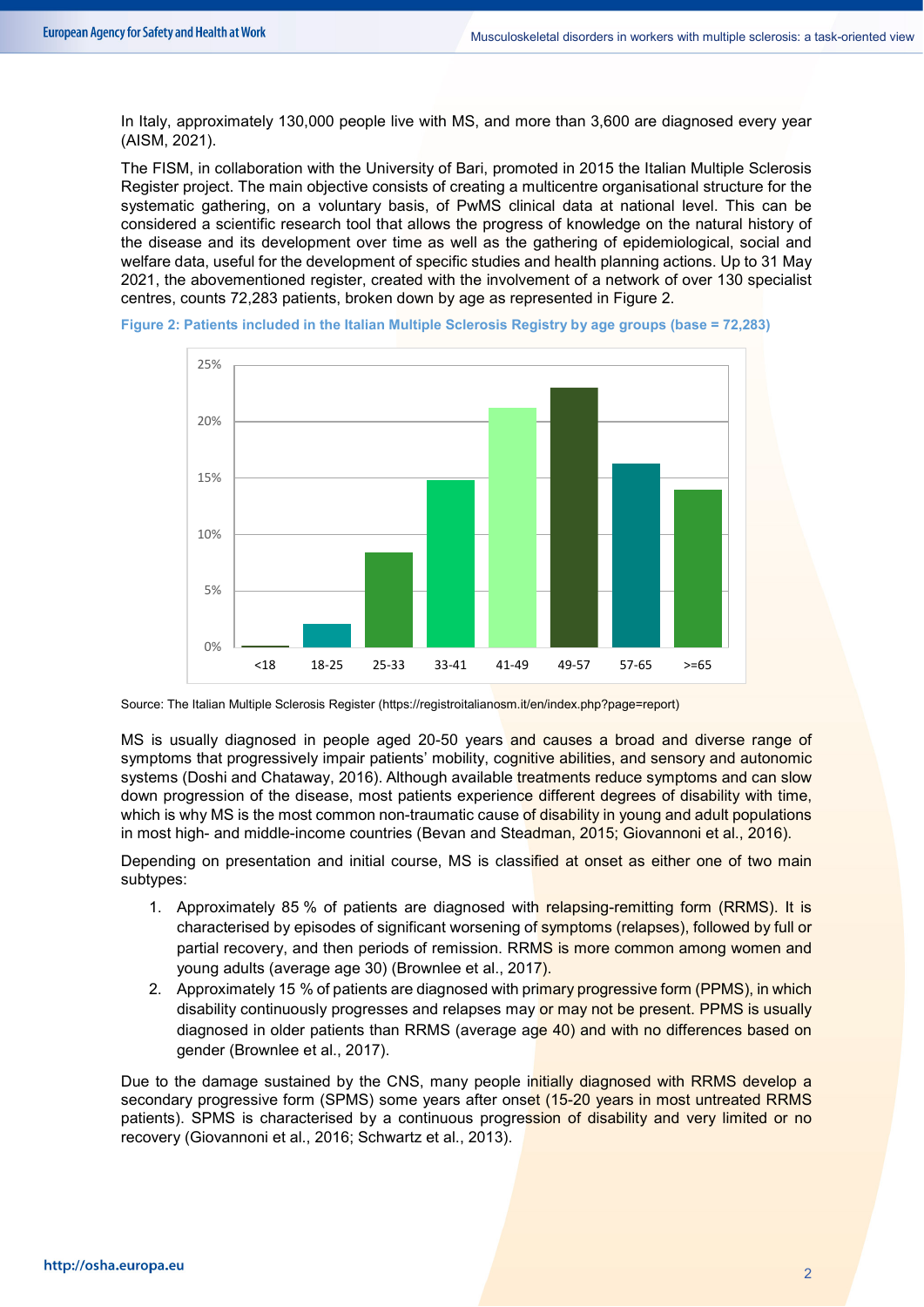### **Musculoskeletal disorders in multiple sclerosis**

In the general population, MSDs are a very common condition. The prevalence of backpain in adults ranges from 5 to 22 % (Dagenais et al., 2008), limiting working and daily activities. Moreover, osteoarthritis can be considered the most common disease in adults, causing a restriction of daily living activities. Pain caused by MS can be musculoskeletal, paroxysmal or chronically neurogenic in nature (Solaro et al., 2004). MSDs in MS are induced, in particular, by an abnormal pattern of ambulation, abnormal upper limb movements and spasticity. In this context, two different definitions of pain are used in MS: neuropathic and nociceptive pains. The origin of nociceptive pain in MS has been suggested as being due to asymmetric posture, spasticity and walking impairments (Borgel et al., 2009; Brola et al., 2014). According to literature, the prevalence of back pain in MS ranges from 10 to 16 % (O'Connor et al., 2008) and the most common cause is low back pain with a prevalence of 21.4 (Martinelli Boneschi et al., 2008).

In a recent study, Massot et al. (2016) designed a retrospective study in a large medical centre in France with the aim to determine prevalence of MSDs in a group of 200 PwMS using an Expanded Disability Status Scale (EDSS – see Figure 3) from 4 to 7. The EDSS range from 4 to 7 comprises patients with significant disability but self-sufficient and up and about some 12 hours a day and able to walk without aid or rest for 500m (EDSS = 4) to patients unable to walk beyond approximately 5m even with aid and essentially restricted to wheelchair (Kurtzke, 1983). This EDSS range is extremely relevant for the occurrence of MSDs and includes a large proportion of employed patients with MS (Ponzio et al., 2015). Results of the study by Massot et al. (2016) showed that the most common MSDs were knee osteoarthritis that account for 7.9 %, toe claws (6.8 %), knee recurvatum (6.3 %) and rotator cuff tendinitis (5.8 %). Moreover, low back pain accounted for 41.6 % of the total sample considered in the study.

**Figure 3: Schematic representation of EDSS** 



Source: Perez et al., 2021.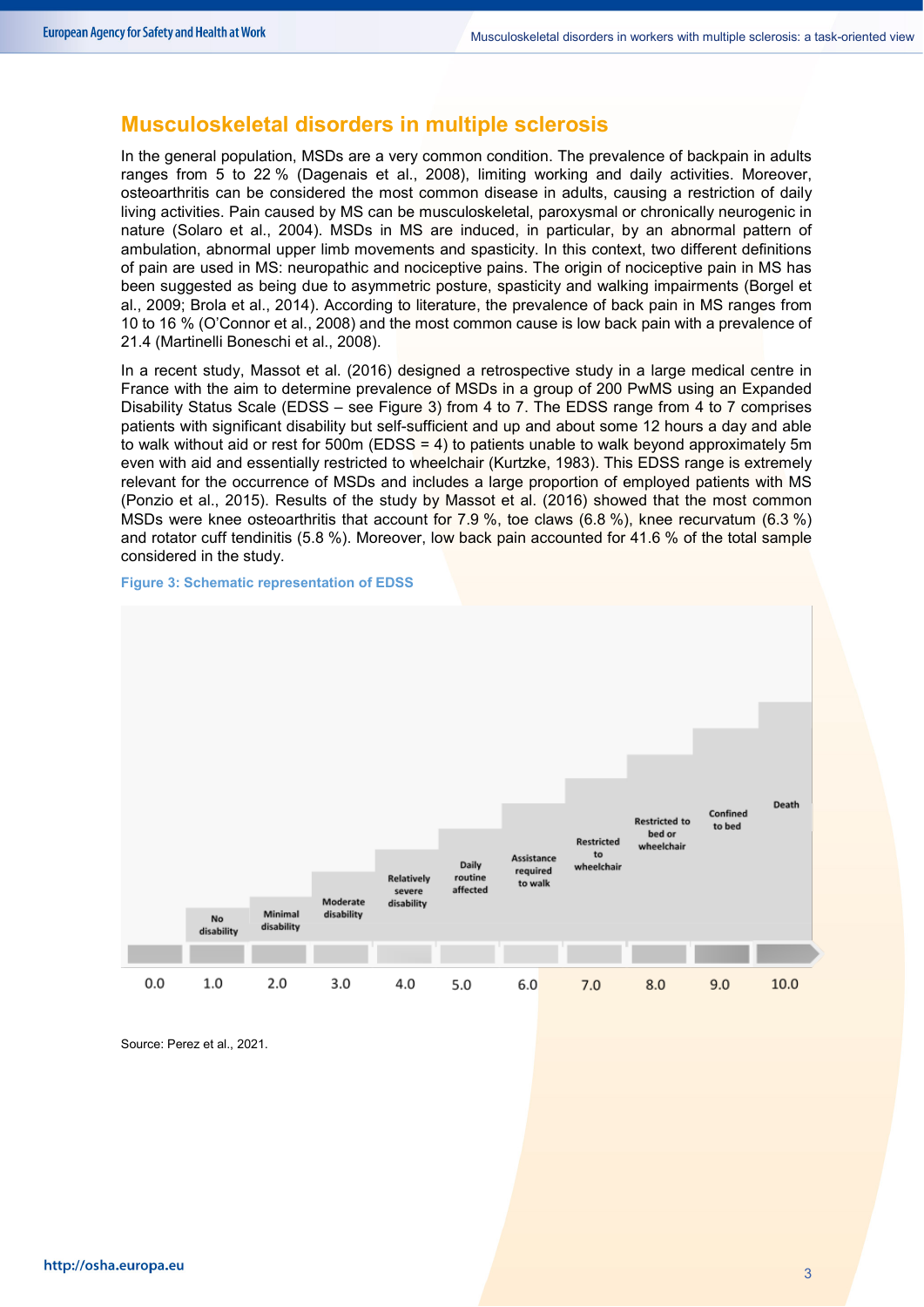In this frame, we can assume from the literature that PwMS with walking and upper limb impairments could be a population at risk for osteoarthritis and tendinitis, and it could be important to prevent these complications. Indeed, these patients use one or more walking aids, according to their level of disability, and the increasing use of walking aids during disease progression could improve cases with osteoarthritis and tendinitis. In addition, we can assume that at a higher level of disability, the use of a wheelchair could lower the rate of tendinitis on lower limbs and increase the level of MSDs, such as cuff tendinitis. Another factor that we have to take into account is the correlation of MSDs and neuropathic pain. Several studies showed an increase of neuropathic pain in MSDs presenting as osteoarthritis (Dimitroulas et al., 2014). Lastly, it is well known that human posture depends on integration and organisation of spatial references, basically the integration of vestibular, proprioceptive and vision functional systems. In MS, demyelinating lesions could affect these three systems (Brichetto et al., 2015), leading to altered posture. Moreover, vision is often impaired, affecting stereoscopic vision and the integration of neck posture and the oculomotor system (Caneiro et al., 2010).

In conclusion, while MSDs have an important impact on working ability in the adult healthy population, this is particularly relevant for people with disability and in the case of MS, where working ability is influenced by the particular requirements regarding physical and mental ability specific to each type of employment activity (Wickström et al., 2017).

### **Multiple sclerosis and employment**

As prevalence rates are higher among people aged 35-64, who are at the peak of their adult life and productivity, MS has a devastating impact on patients' quality of life and ability to work (Bevan and Steadman, 2015; Giovannoni et al., 2016); in particular, the most important social consequence of MS is reduced employability due to the individual's compromised ability to perform occupational tasks.

Several studies have examined the relationship between MS and employment status, assessing the impact of MS on employment rate. For workers with this type of disability, there is often a need to adapt the work conditions to their health status (Fantoni-Quinton et al., 2016; Kobelt et al., 2006; Messmer Uccelli et al., 2009; Simmons et al., 2010).

In a survey conducted in 2010 (MSIF, 2010) on a worldwide scale it was found that approximately 83 % of PwMS leave work prematurely due to the disease and that 47% of these individuals leave work within 3 years of diagnosis. The majority of respondents (85 %) reported the symptom 'fatigue' as the main cause of their inability to stay at work, followed by mobility disorders in general (72 %).

International evidence shows that unemployment rates among PwMS are much higher than in the general population, and they increase with the progression of disability (Julian et al., 2008, Kobelt et al., 2017). Based on the literature review, the unemployment rate of MS workers depends on different aspects (that is, the severity and duration of disease, type of working activities, educational level). Findings show a mean unemployment rate of about 60 % (Kobelt et al., 2006; Schiavolin et al., 2013) with a range from 24 to 80 % (Bøe Lunde et al., 2014; Findling et al., 2015; Glanz et al., 2012; Honarmand et al., 2011; Messmer Uccelli et al., 2009). The progressive disease course, increasing age, physical disability, higher levels of pain and fatigue, depression, anxiety and cognitive disorders are the factors that were most frequently associated with difficulties in performing working tasks.

Finding and retaining employment is a major challenge for PwMS who report that a broad range of work-related, support-related and symptoms-related factors play a significant role in that respect (Figures 4 and 5) (MSIF, 2016).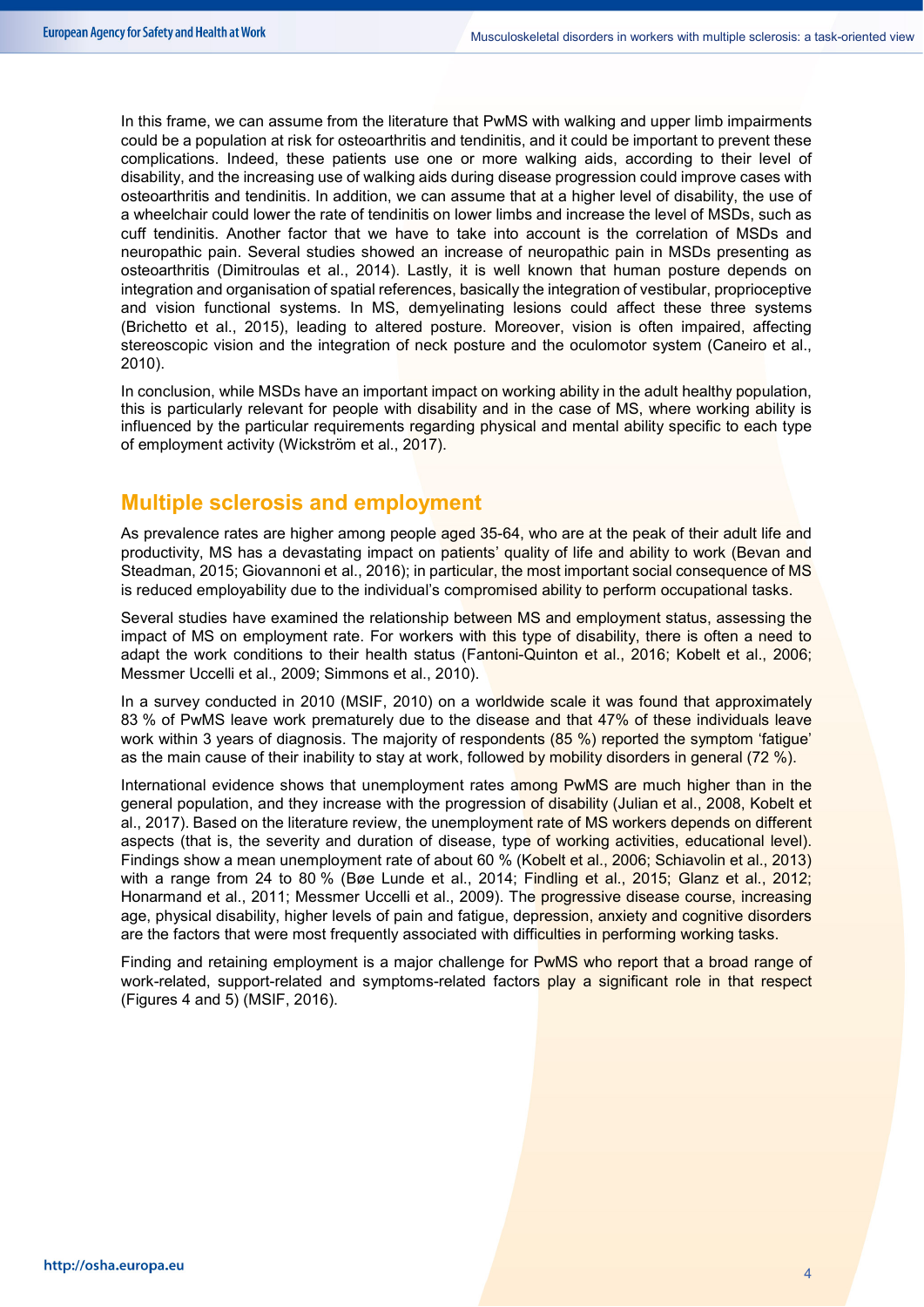#### **Figure 4: Factors that have helped people with MS stay in employment**



*Work-related factors* 



#### Source: MSIF, 2016.

#### **Figure 5: Factors that prevented people with MS from staying in employment**



Symptom-related factors

### External factors



Source: MSIF, 2016.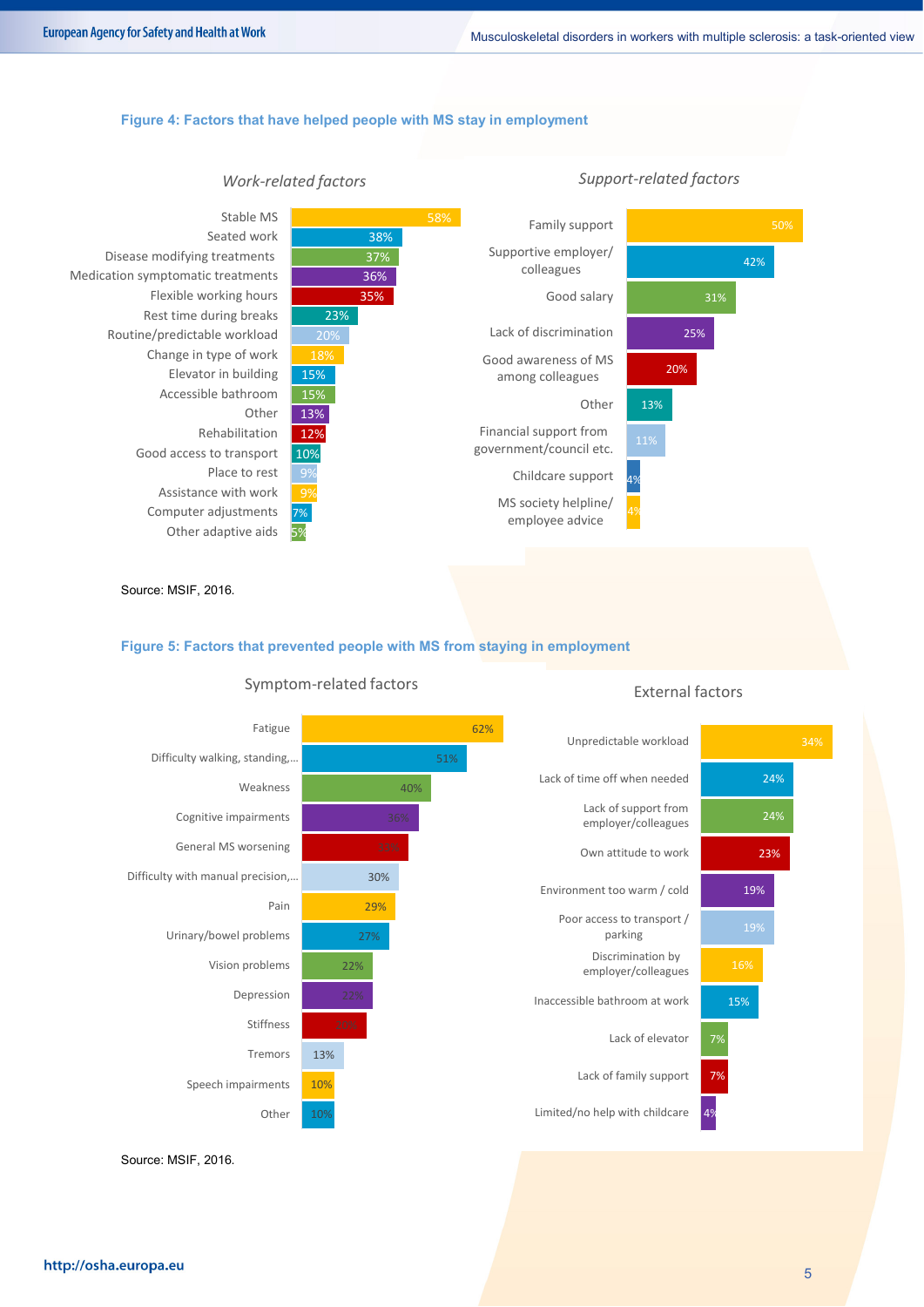Data collected by the AISM in 2017 on employment of PwMS resonate with international evidence: approximately 33 % of all Italian PwMS reported having left their employment due to the disease, and 50 % indicated that limitations caused by MS prevented them from doing the job they wanted or were qualified to do (AISM, 2017).

The Covid-19 pandemic exacerbated the difficulties of Italian PwMS, not only because of the discontinuity in health and social care services it caused (Manacorda et al., 2021), but also from an employment point of view.

### **Measuring domains relevant for working ability in multiple sclerosis**

Fatigue, mobility and cognitive problems are the primary factors preventing people with MS from remaining in employment. These symptoms have different impact on their work, depending on the requirements and the possibility of adapting the workplace, the possibility for sedentary work and flexible working hours, and influence on the work content (MSIF, 2016). These conditions could consequently increase problems and difficulties in issuing a fitness for work judgement without limitations or prescriptions.

The EDSS is one of the main predictors for reduced work ability. However, the long-established EDSS but also the Multiple Sclerosis Functional Composite are inadequate to capture the change in the functional domains in MS patients needed to capture disease progression and the impact of impairment on activities of daily living and working ability (Cohen et al., 2012). To assess changes in different functional domains, the AISM in 2013 funded a project titled PROMOPRO-MS, with the aim to validate a functional profile of MS, based on variables and related measures, useful for quantifying MS progression and to develop a core outcome set in MS. The domains and related measures identified were a combination of clinician-assessed outcomes and PROs. In particular, the PROMOPRO-MS outcome set included measures related to fatigue, mobility, upper limb dexterity, cognition, anxiety and depression. Different studies showed the efficacy of the core outcome set in detecting changes and a progression in the disease (Brichetto et al., 2020; Fiorini et al., 2015). The proposed set of measures could be used not only to detect disease progression but also to identify the impact of an intervention in MS. In particular, it is mandatory to be able to assess mobility and upper limb dexterity that are often impaired in MS, leading to reduced working ability. In this context, the PROMOPRO-MS outcome set utilises a PRO devoted to assessing walking ability called Multiple Sclerosis Walking Scale (MSWS-12). Results of the study published for the use of MSWS-12 in Italian subjects with MS provide evidence that the MSWS-12/IT (Solaro et al., 2015) is reliable and valid. In addition, more than 90 % of subjects reported that this instrument is simple to understand and complete, thus making it a useful tool in clinical practice. In the domain of upper limb dexterity, the PROMOPRO-MS study identified the AbilHand PRO measures as the golden standard. In a study funded by the AISM, Grange et al. (2021) validated a short version of the AbilHand, the ABILHAND-26, that could represent a valid assessment for self-perceived ability to perform manual activity, especially for PwMS with moderate-to-high level of disability.

### **Multidisciplinary intervention and the role of occupational therapy**

As stated before, MS is characterised by heterogeneous symptoms that could affect individuals in different functional domains. MSDs are one aspect of a complex disease that needs a multidisciplinary approach. A multidisciplinary care team can be defined as a partnership among healthcare workers of different disciplines inside and outside the health sector, as well as in care centres and the community, with the goal of providing continuous, comprehensive and efficient health services. In this context, a multidisciplinary rehabilitation team approach is needed to counteract MS symptoms, and in particular MSDs, and to preserve as much as possible daily living and working activities. The concept of multidisciplinary rehabilitation can be defined as assisting individuals who experience disability to achieve and maintain optimal functioning in interaction with their environments. It is considered a highly individualised education and adaptation process to achieve maximum activity and participation (Feys et al., 2016).

The team is usually composed of occupational therapists, physiotherapists, neuropsychologists, physicians, nurses and social workers.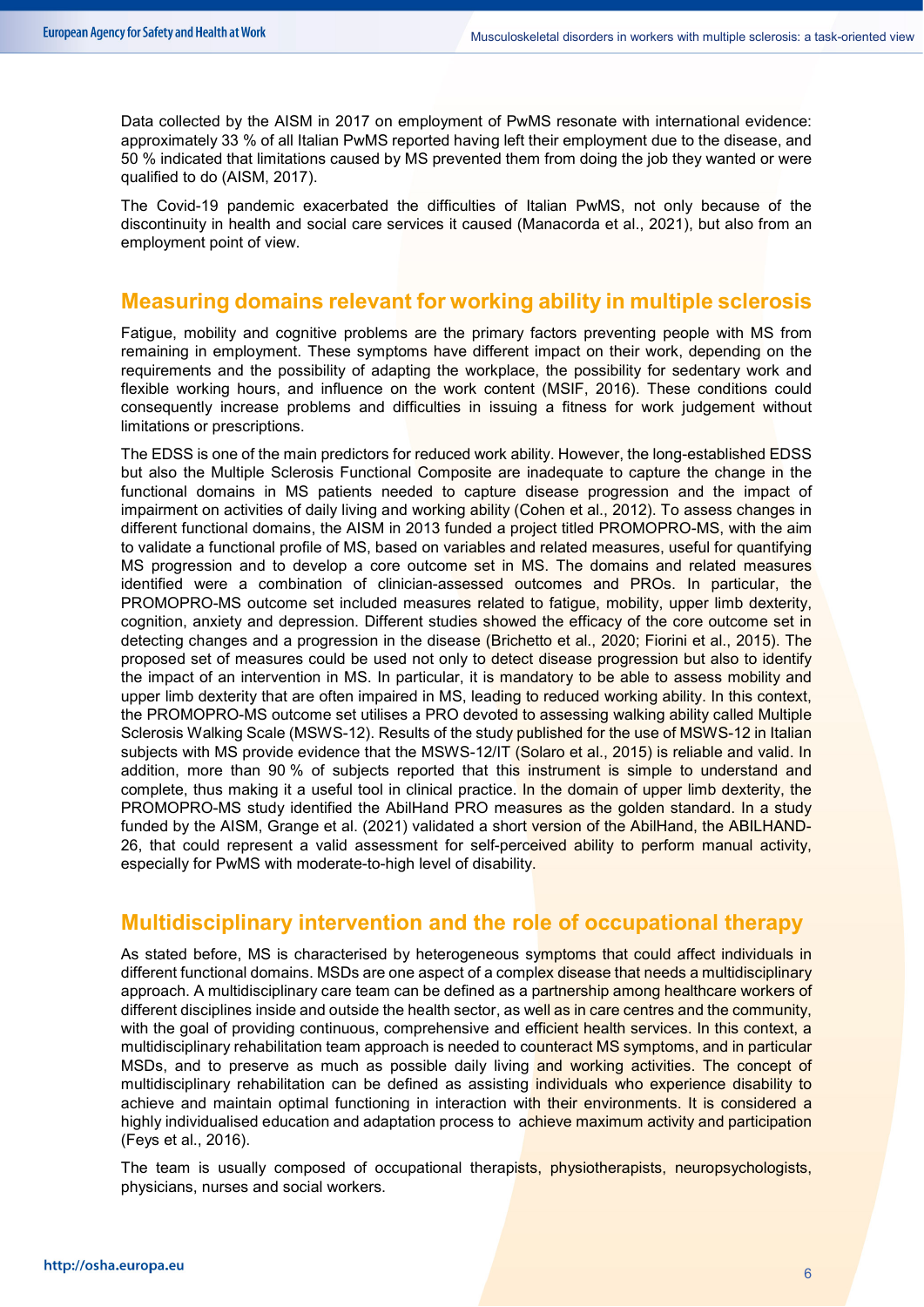Occupational therapists and other qualified staff can undertake both task and environmental analysis, allowing tasks to be broken down into manageable steps and ensuring the demands of the job are minimised. Most importantly, this team can also work to develop 'real-life' vocational rehabilitation interventions that address the specific problems experienced in the workplace, for example, by moving someone's desk nearer to the bathroom, avoiding distracting environments, and requesting that all tasks are emailed and therefore not dependent on memory.

In this context and taking into account that MSDs could be induced, in particular, by an abnormal pattern of ambulation, abnormal upper limb movements and spasticity, the approach of a multidisciplinary team is fundamental in order to compensate for, modify and/or improve the abovementioned symptoms. Based on the literature (Doogan and Playford, 2014) and the AISM PROMOPRO-MS database, a different approach could be identified so as to impact working ability in MS. Table 1 summarises the approaches with a view on the healthcare professional involved and the relevance for MSDs.

**Table 1:** The table summarises the multidisciplinary team approaches, the relevant healthcare professional involved and the relevance for MSDs needed to compensate for, modify and/or ameliorate symptoms that could affect working activities in MS

| <b>Improving performance</b>                                                                        | <b>Healthcare professional</b><br>involved        | <b>Relevant for</b><br>musculoskeletal<br>disorders |
|-----------------------------------------------------------------------------------------------------|---------------------------------------------------|-----------------------------------------------------|
| Fatigue management                                                                                  | <b>Occupational Therapist</b>                     | <b>YFS</b>                                          |
| Physiotherapy to manage tone or mobility difficulties                                               | <b>Physical Therapist</b>                         | <b>YES</b>                                          |
| Cognitive rehabilitation/retraining                                                                 | Psychologist                                      | <b>NO</b>                                           |
| Psychological adjustment to diagnosis                                                               | Psychologist                                      | NO <sub>1</sub>                                     |
| Psychotherapy for anxiety and depression and improving<br>self-esteem, self-efficacy and confidence | Psychologist                                      | <b>NO</b>                                           |
| <b>Compensating for performance difficulties</b>                                                    |                                                   |                                                     |
| Ensuring toilet access                                                                              | <b>Occupational Therapist</b>                     | <b>YFS</b>                                          |
| <b>Minimising distractions</b>                                                                      | Psychologist/Occupational<br><b>Therapist</b>     | <b>NO</b>                                           |
| Making 'to do' lists                                                                                | <b>Occupational Therapist</b>                     | <b>NO</b>                                           |
| Using voice-activated software                                                                      | Occupational<br><b>Therapist/Speech Therapist</b> | <b>NO</b>                                           |
| Taking regular agreed upon rest breaks                                                              | <b>Occupational Therapist</b>                     | <b>YES</b>                                          |
| Using memory aids e.g. diary, calendar, mobile/computer<br>apps                                     | Psychologist/Occupational<br><b>Therapist</b>     | <b>NO</b>                                           |
| <b>Modifying performance demands</b>                                                                |                                                   |                                                     |
| Considering redeployment                                                                            | <b>Social Worker</b>                              | <b>YES</b>                                          |
| Working part time                                                                                   | Social Worker                                     | <b>YES</b>                                          |
| Working from home                                                                                   | <b>Social Worker</b>                              | <b>YES</b>                                          |

Source: PROMOPRO-MS database – Brichetto et al., 2020.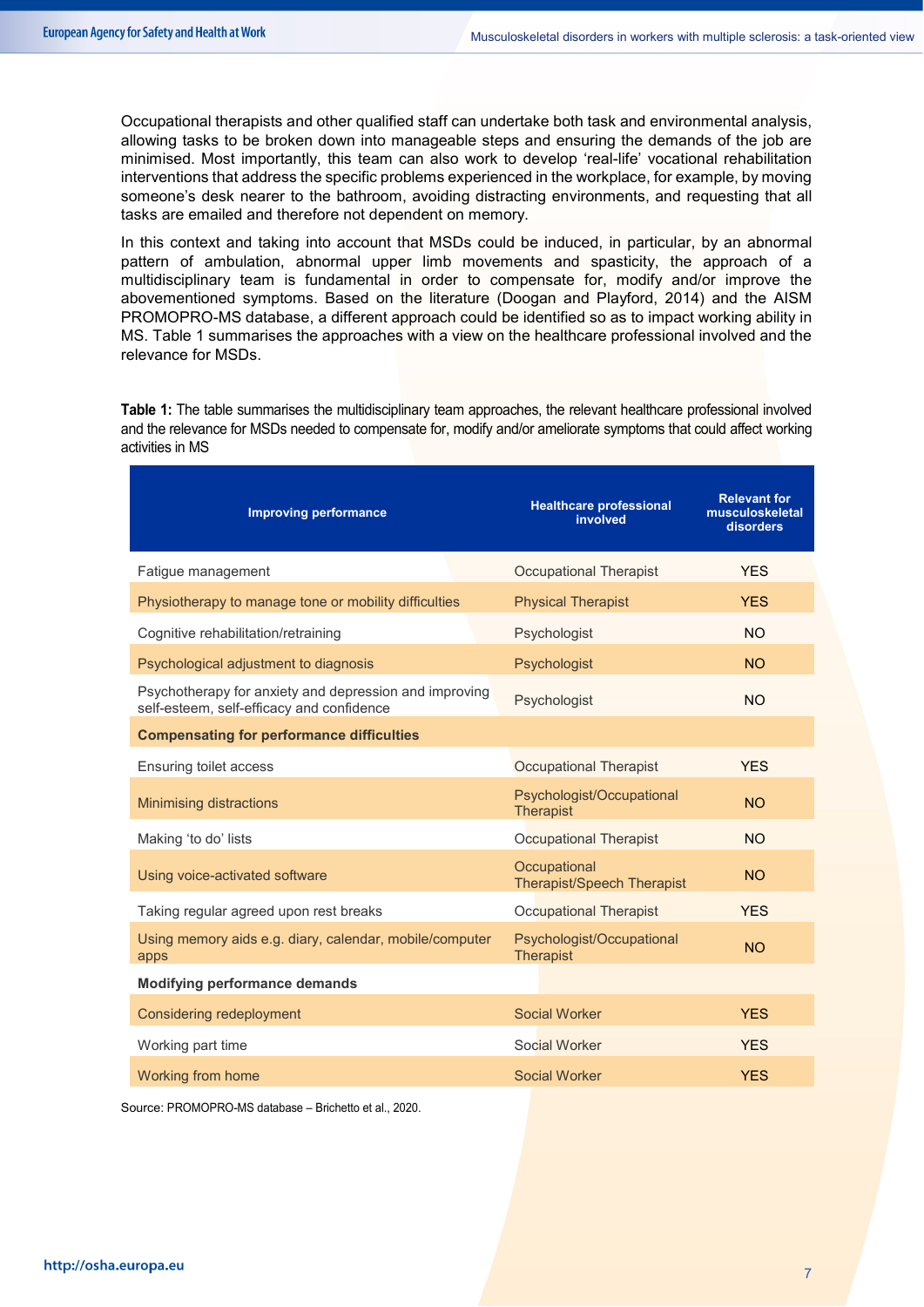A multidisciplinary team can work with the PwMS to manage performance in the workplace in an integrated approach that involves the occupational physician (OP) and the other professionals of the company's prevention system. Hence, there is relevance for an integrated approach aimed at the assessment and management of risks in the workplace with the inclusion in the team of the company's prevention professionals, in particular the OP.

### **Improving the job retention strategies for multiple sclerosis workers**

Considering that the diagnosis of MS takes place between 20 and 50 years of age, when people are economically more active or are entering or already inserted in the world of work, in addition to the job placement, a significant problem arises regarding the maintenance of the workplace. Above all, this occurs in relation to the very variable clinical course of MS and to the symptoms or symptom complex that could affect the continuity of work performance.

Since 2004, EU-OSHA affirms: '*People with disabilities should receive equal treatment at work. This includes equality regarding health and safety at work. Health and safety should not be used as an excuse for not employing or not continuing to employ disabled people. In addition, a workplace that is accessible and safe for people with disabilities is also safer and more accessible for all employees, clients and visitors. People with disabilities are covered by both European anti-discrimination legislation and occupational health and safety legislation. This legislation, which the Member States implement in national legislation and arrangements, should be applied to facilitate the employment of people with disabilities, not to exclude them'*. On this basis, the Agency calls for an integrated approach to health and safety in the workplace, taking into account the anti-discrimination aspect (EU-OSHA, 2004, p. 1).

Therefore, the approach to job placement/maintenance of people with chronic degenerative diseases and, in the specific case of MS, must be implemented according to what is dictated by both the current legislation for the protection of health and safety  $-$  in Italy, specifically established by Legislative Decree 81/2008 – and the anti-discrimination one. The latter is regulated by Legislative Decree 216/2003 and Law 18/2009, respectively, implementing Council Directive 2000/78 / EC of 27 November 2000 establishing a general framework for equal treatment in employment and occupation and ratification and execution of the United Nations (UN) Convention on the Rights of Persons With Disabilities.

The issue turns out to be complex and delicate –amplified even more by issues also related to the protection of privacy. In this context, the various professionals of a company's prevention system – each within their own field of competence - play a relevant role in the best management of critical issues, in the implementation of prevention strategies and, in particular, in contributing to identifying 'reasonable accommodation' of PwMS needs in the workplace.

Reasonable accommodations are modifications or adaptations that allow people with disabilities to get or keep a job, also with the aim of improving working life as a whole, in compliance with the abovementioned Council Directive and UN Convention.

Extensive information on reasonable accommodations is available in the Job Accommodation Network (JAN) (Persechino et al., 2014). This is an online workplace accommodation toolkit that provides technical assistance to both employees and employers in order to create a more disability-inclusive and compliant workplace. It contains policies and practice samples, templates and checklists as well as emerging approaches that companies can try out and customise for their workplace needs.

Taking into consideration that there are several and often complex aspects involved in identifying reasonable accommodations in the MS context, in-depth information on some working context characteristics is appropriate (Table 2).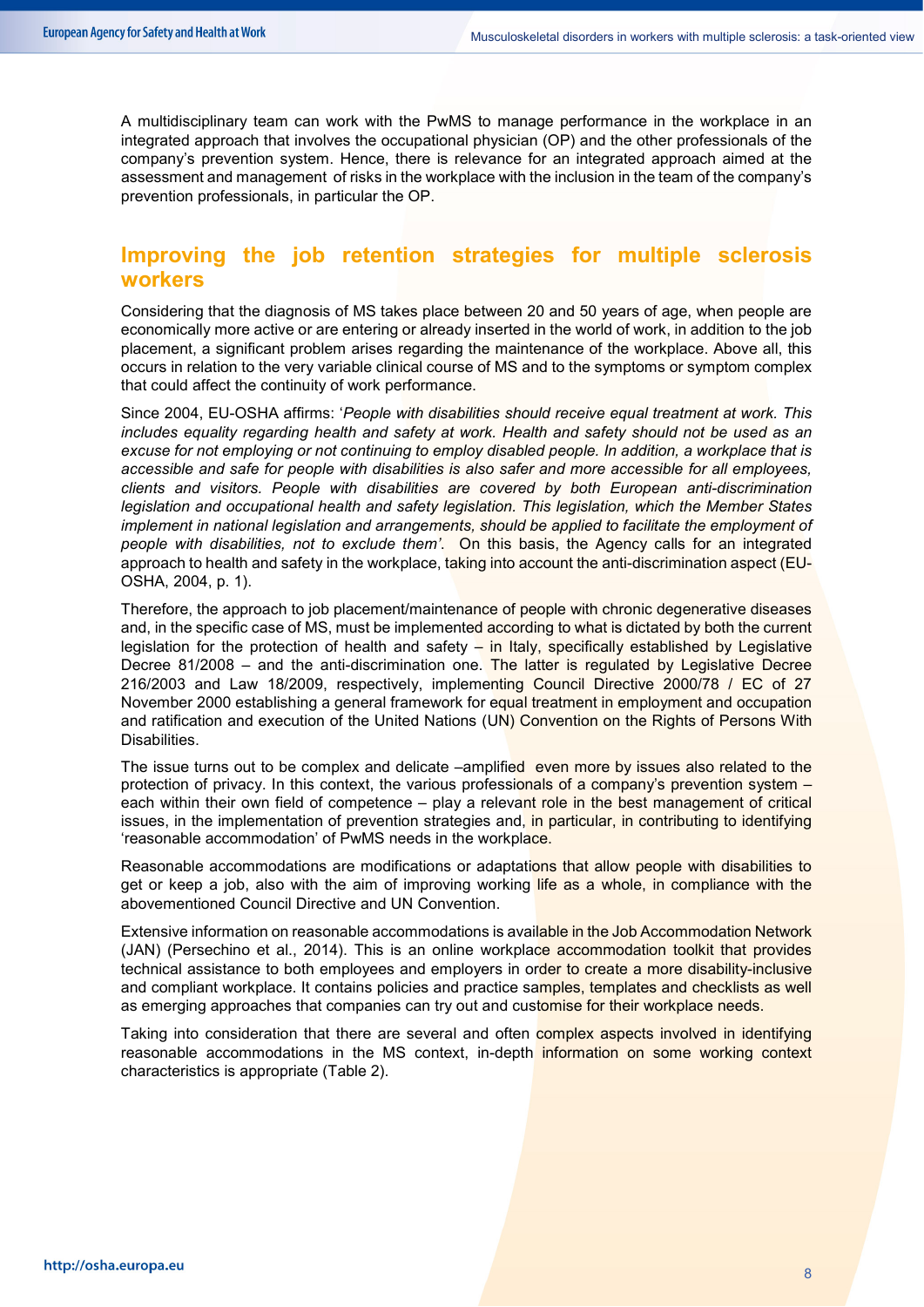**Table 2:** Examples of areas to investigate as proposed by JAN

| Areas to investigate |                                                                                                                                                                                                         |  |
|----------------------|---------------------------------------------------------------------------------------------------------------------------------------------------------------------------------------------------------|--|
| 1.                   | What limitations is the employee experiencing?                                                                                                                                                          |  |
|                      | 2. How do these limitations affect the employee and the employee's job performance?                                                                                                                     |  |
| 3.                   | What specific job tasks are problematic as a result of these limitations?                                                                                                                               |  |
| 4.                   | What accommodations are available to reduce or eliminate these problems? Are all<br>possible resources being used to determine possible accommodations?                                                 |  |
| 5.                   | Has the employee been consulted regarding possible accommodations?                                                                                                                                      |  |
| 6.                   | Once accommodations are in place, would it be useful to meet with the employee to<br>evaluate the effectiveness of the accommodations and to determine whether additional<br>accommodations are needed? |  |
| 7.                   | Do supervisory personnel and employees need training?                                                                                                                                                   |  |
|                      | Source: JAN, 2019, p. 4.                                                                                                                                                                                |  |

Below are some examples of accommodations available as part of the work-related functions proposed by JAN, aimed at reducing/eliminating problems for employees with MS; however, other accommodation solutions may exist.

| <b>Work-related functions</b> | Solution or proposed intervention                    |  |
|-------------------------------|------------------------------------------------------|--|
| Parking                       | <b>Accessible Parking Space</b><br>$\blacksquare$    |  |
|                               | <b>Flexible Schedule</b><br>٠                        |  |
|                               | Telework, Work from Home, Working Remotely<br>٠      |  |
|                               | Wheelchairs                                          |  |
| <b>Worksite Access</b>        | <b>Accessible Toilets and Toilet Seats</b><br>٠      |  |
|                               | Adjustable Workstations for Industrial Settings<br>٠ |  |
|                               | Adjustable Workstations for Office Settings<br>٠     |  |
|                               | <b>Alternative Locks</b>                             |  |
|                               | Anti-fatigue Matting<br>٠                            |  |
|                               | <b>Braille and/or ADA Signage</b><br>٠               |  |
|                               | <b>Building Accessibility Products</b><br>٠          |  |
|                               | Doorknob Grips and Handles                           |  |
|                               | <b>Flexible Schedule</b><br>٠                        |  |
|                               | <b>Portable Ramps</b><br>٠                           |  |
|                               | Ramps<br>٠                                           |  |
|                               | <b>Scooters</b>                                      |  |
|                               | Service Animal<br>٠                                  |  |
|                               | <b>Support Animal</b><br>٠                           |  |
|                               | Telework, Work from Home, Working Remotely<br>٠      |  |
|                               | Wearable Anti-fatigue Matting<br>٠                   |  |

**Table 3:** Examples of solutions/interventions by work-related functions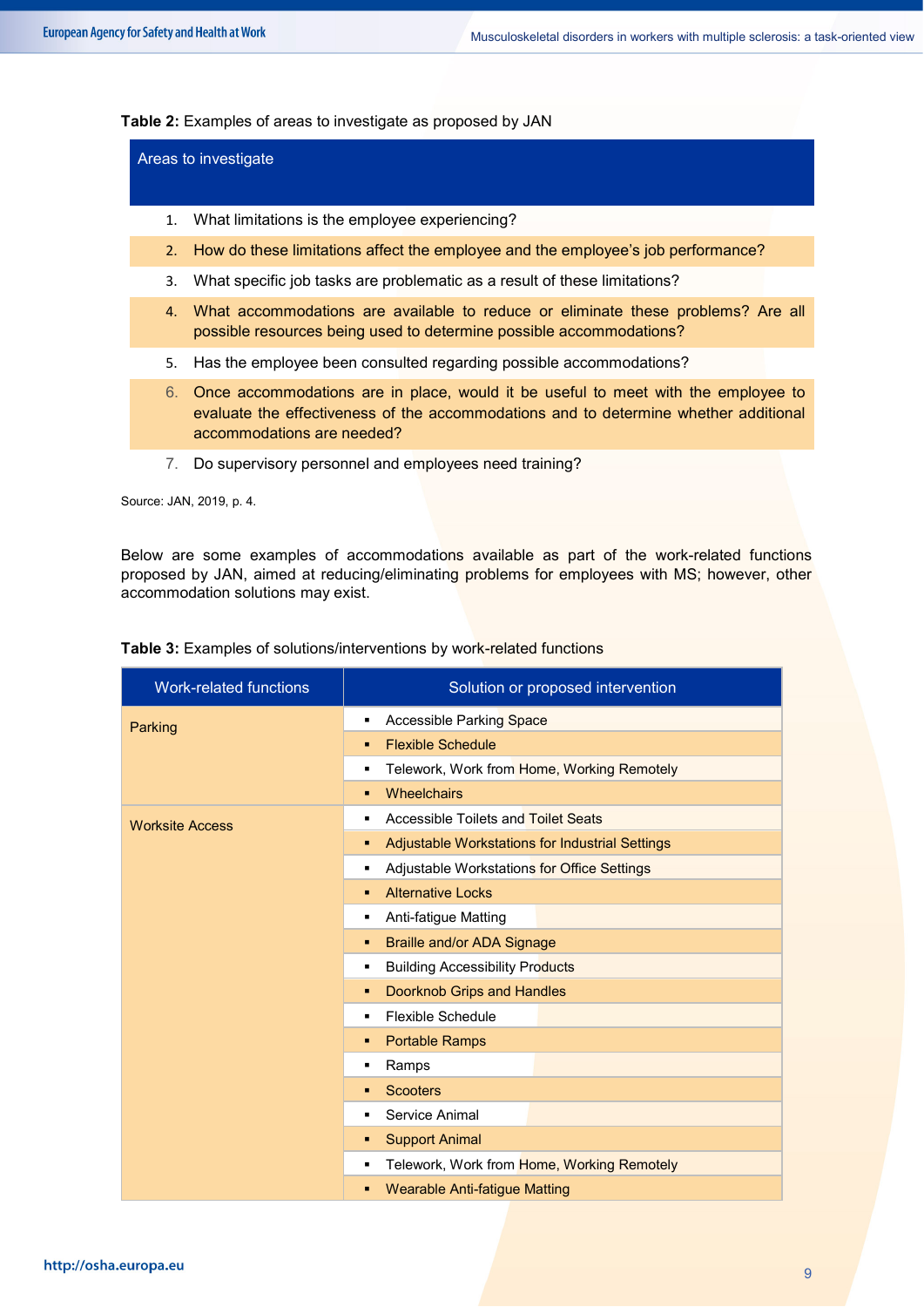| <b>Work-related functions</b>     | Solution or proposed intervention                        |  |
|-----------------------------------|----------------------------------------------------------|--|
|                                   | <b>Wheelchair Lifts</b><br>٠                             |  |
|                                   | <b>Wheelchairs</b><br>٠                                  |  |
|                                   | Worksite Redesign / Modified Workspace<br>٠              |  |
| <b>Work Station Access</b>        | Adjustable and Ergonomic School Desks and Equipment<br>п |  |
|                                   | Adjustable Desktop Workstations for Office Settings<br>٠ |  |
|                                   | Adjustable Workstations for Industrial Settings<br>٠     |  |
|                                   | Anti-fatigue Matting<br>٠                                |  |
|                                   | <b>Articulating Keyboard Trays</b><br>٠                  |  |
|                                   | <b>Assist Lift Cushions</b><br>٠                         |  |
|                                   | <b>Chair Mats</b><br>٠                                   |  |
|                                   | <b>Chairs for Little People</b><br>٠                     |  |
|                                   | <b>Chairs for Tall People</b><br>٠                       |  |
|                                   | <b>Dual Monitors</b><br>٠                                |  |
|                                   | <b>Elevating Lift and Office Chairs</b><br>٠             |  |
|                                   | Ergonomic and Adjustable Office Chairs<br>٠              |  |
|                                   | <b>Ergonomic Equipment</b><br>٠                          |  |
|                                   | <b>Expanded Keyboards</b><br>٠                           |  |
|                                   | <b>Forearm Supports</b><br>٠                             |  |
|                                   | <b>Forward Leaning Chairs</b><br>٠                       |  |
|                                   | <b>Large-rated Chairs</b><br>٠                           |  |
|                                   | <b>Monitor Mirrors</b><br>$\blacksquare$                 |  |
|                                   | <b>Monitor Risers</b><br>٠                               |  |
|                                   | <b>Mousing Surfaces</b><br>٠                             |  |
|                                   | <b>Stand-lean Stools</b><br>п                            |  |
|                                   | Supine Workstations<br>٠                                 |  |
|                                   | <b>Work Platforms</b><br>٠                               |  |
|                                   | Zero Gravity (reclining) Chairs                          |  |
| Temperature (Sensitivity to Cold) | <b>Air Deflectors</b><br>٠                               |  |
|                                   | <b>Cold Resistant Gloves</b><br>٠                        |  |
|                                   | <b>Flexible Schedule</b><br>٠                            |  |
|                                   | Foot Warmers<br>٠                                        |  |
|                                   | <b>Heated Clothing</b><br>٠                              |  |
|                                   | <b>Heated Ergonomic and Computer Products</b><br>٠       |  |
|                                   | <b>Heated Gloves</b><br>٠                                |  |
|                                   | Modified Break Schedule<br>٠                             |  |
|                                   | Telework, Work from Home, Working Remotely<br>٠          |  |
|                                   | <b>Vent Covers</b><br>٠                                  |  |
|                                   | <b>Workstation Space Heaters</b><br>٠                    |  |
| Temperature (Sensitivity to Heat) | Air Deflectors<br>٠                                      |  |
|                                   | <b>Cooling Clothing</b><br>٠                             |  |
|                                   | Fans<br>$\blacksquare$                                   |  |
|                                   | <b>Flexible Schedule</b><br>п                            |  |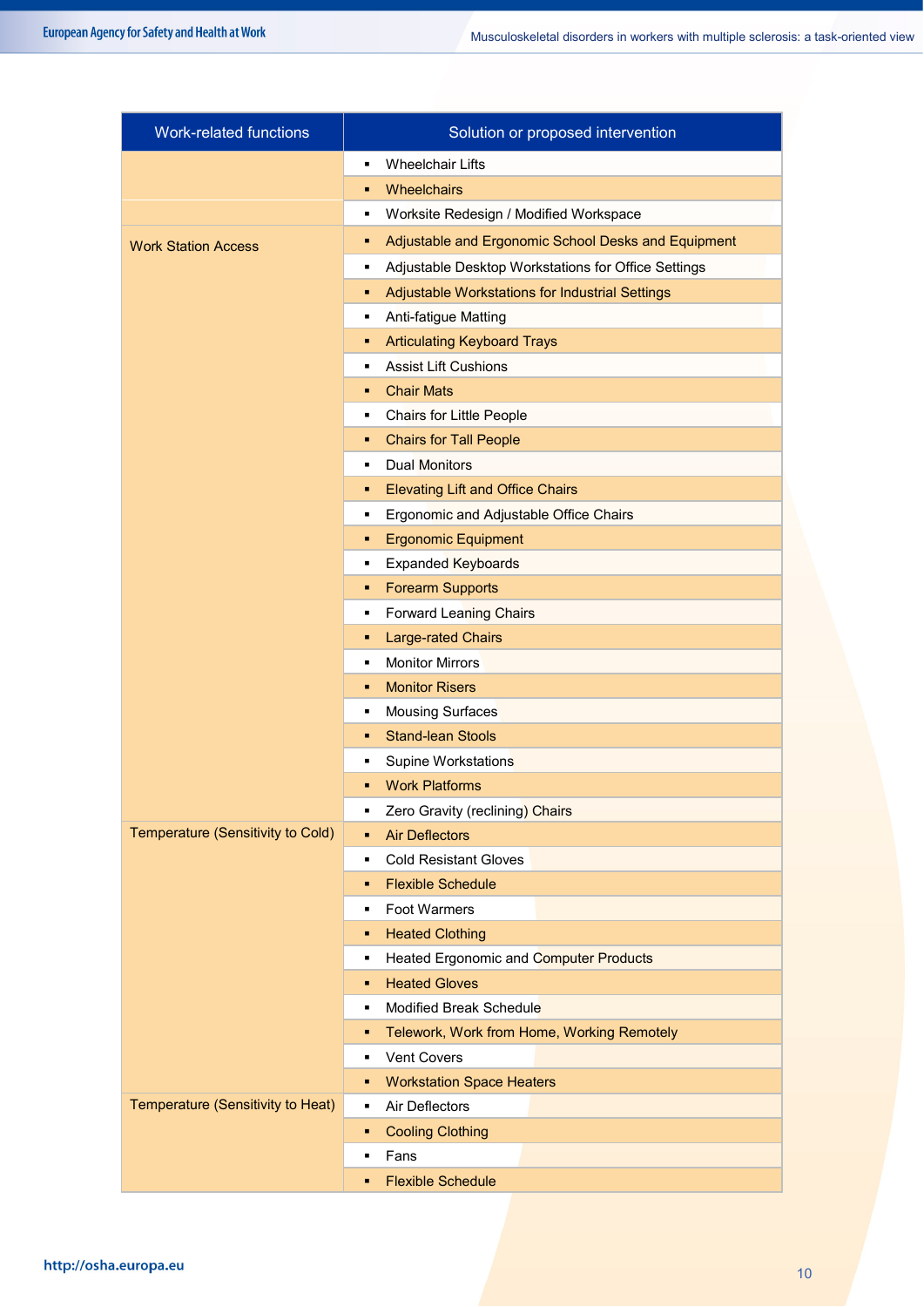| Work-related functions | Solution or proposed intervention                |  |
|------------------------|--------------------------------------------------|--|
|                        | <b>Modified Break Schedule</b><br>$\blacksquare$ |  |
|                        | • Personal Visors                                |  |
|                        | ■ Telework, Work from Home, Working Remotely     |  |
|                        | <b>Vent Covers</b><br>$\blacksquare$             |  |
|                        | <b>Workstation Space Heaters</b><br>٠            |  |

Source: JAN, 2019 (modified).

Hence, it is relevant to carry out a careful 'risk assessment' related to 'workers exposed to specific risks', in compliance with the requirements of the Framework Directive on OSH and the Italian Legislative Decree 81/08. This will favour, also in line with the provisions of the specific EU-OSHA report (Crawford et al., 2021), the identification and adoption of reasonable accommodations that would allow workers to continue working and the company to preserve efficiency and productivity.

So far, no data is available on the types of risks that workers with MS are actually exposed to.

Data transmitted – by the first quarter of 2019 – through a specific IT platform set up at INAIL and relating to 2018 showed that in Italy a total of 14,786,812 workers are subject to mandatory health surveillance, in accordance with Legislative Decree 81/2008, versus 23,215,000 workers employed in the same period. This apparent discrepancy is because not all workers fall within the scope of the standard or are exposed to risks for which health surveillance is required.

In Table 4, risks for which Italian workers are visited are shown.

| <b>Risk description</b>                       | Total workers under<br>health surveillance | % of workers under health surveillance<br>on total workers visited by type of risk |
|-----------------------------------------------|--------------------------------------------|------------------------------------------------------------------------------------|
| Manual handling of loads<br>(MHLs)            | 6,362,558                                  | 43.0%                                                                              |
| Upper limb biomechanical<br>overload          | 2,520,141                                  | 17.0%                                                                              |
| Chemical agents                               | 2,579,109                                  | 17.4%                                                                              |
| Asbestos                                      | 21,990                                     | 0.1%                                                                               |
| <b>Biological agents</b>                      | 2,581,665                                  | 17.5%                                                                              |
| Display Units (VDUs)                          | 4,497,422                                  | 30.4%                                                                              |
| Whole body vibrations                         | 1,045,898                                  | 7.1%                                                                               |
| Hand-arm vibrations                           | 1,068,450                                  | 7.2%                                                                               |
| <b>Noise</b>                                  | 2,707,460                                  | 18.3%                                                                              |
| Artificial optical radiation                  | 201,781                                    | 1.4%                                                                               |
| Natural ultraviolet radiation                 | 256,234                                    | 1.7%                                                                               |
| Severe microclimate                           | 1,137,538                                  | 7.7%                                                                               |
| Hyperbaric atmospheres                        | 3,726                                      | 0.0%                                                                               |
| Night work >80 days / year                    | 1,264,811                                  | 8.6%                                                                               |
| Other risks highlighted by Risk<br>Assessment | 4,030,076                                  | 27.3%                                                                              |
| <b>Postural risks</b>                         | 3,103,207                                  | 21.0%                                                                              |

### **Table 4:** Types of risks in the workplace and exposed workers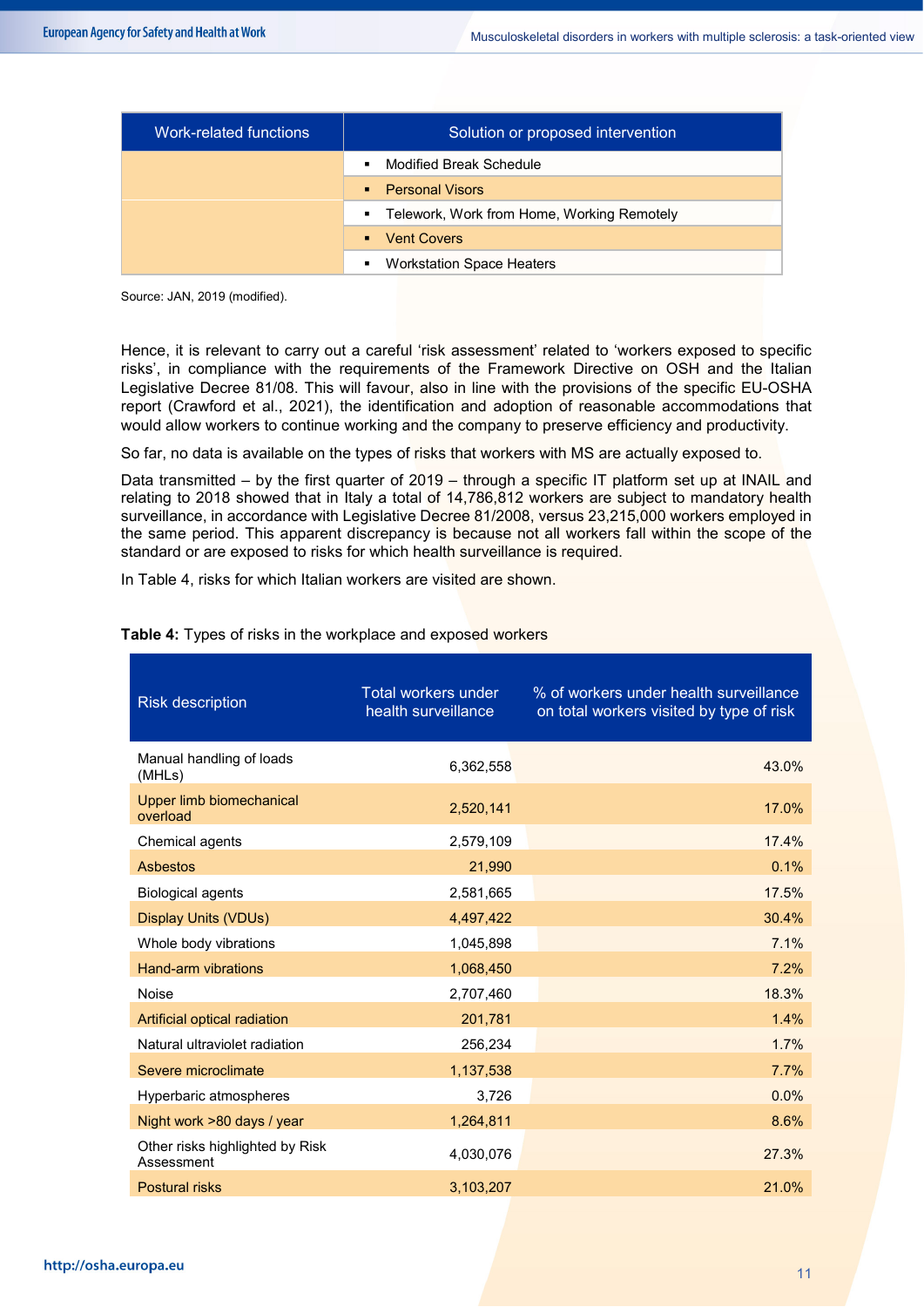| <b>Risk description</b> | Total workers under<br>health surveillance | % of workers under health surveillance<br>on total workers visited by type of risk |
|-------------------------|--------------------------------------------|------------------------------------------------------------------------------------|
| Carcinogens             | 130,922                                    | 0.9%                                                                               |
| <b>Mutagens</b>         | 23,399                                     | 0.2%                                                                               |
| Electromagnetic fields  | 108,234                                    | 0.7%                                                                               |
| Infrasound/Ultrasound   | 3,712                                      | $0.0\%$                                                                            |
| Silica                  | 30,122                                     | 0.2%                                                                               |
| <b>Total</b>            | 33,678,455                                 |                                                                                    |

NB: The same worker can be exposed to several occupational risks.

Source: INAIL (unpublished data extracted from the dashboard of OPs' mandatory communications pursuant to Article 40 of Legislative Decree 81/2008). Year 2018 (last available).

In particular, regarding the risks present during work that can cause/worsen MSDs, about 43 % of Italian workers are visited by the OP for manual handling of loads (MHLs), 30 % for visual display unit (VDU) risk, 21 % for postural risk and 17 % for biomechanical overload of the upper limbs. It should be noted that there might also be multiple exposures at the same time for the same worker.

In regards to the above, a survey was conducted through a convenience sampling approach of 403 OPs living and working in Italy (Persechino et al., 2019), using a self-administered questionnaire.

The questionnaire was structured, using indicators based on a careful review of the literature focused on the work issue in MS patients (Raggi et al., 2015; Rosti-Otajärvi et al., 2017; Schiavolin et al., 2013). Information regarding the health surveillance system and the evaluation of fitness for work in MS workers and the training and updating needs on MS were also gathered.

Of those surveyed, 271 OPs (67.8 % of sample) have managed workers with MS during their professional activities, mostly as included in the health surveillance programme, pursuant to Legislative Decree 81/08.

Regarding the health surveillance area in particular, when an OP releases a fitness for work judgement with limitations or prescriptions, the employer usually provides the worker with special accommodations (for example, to change the working tasks/activities) to ensure a complete and satisfactory fit between the health conditions of workers and the characteristics of working tasks/activities. The survey also demonstrated that more than half of the sample highlighted the presence of certain difficulties in issuing a fitness for work judgement without limitations or prescriptions. These difficulties are mainly due to the ergonomic nature of the workstation (24.5 %) or to physical characteristics of the workplace  $(17.4\%)$ , to the typology  $(22.5\%)$  and magnitude of occupational risk factors that MS workers are exposed to  $(8.0\%)$ , and the duration of working time (17.4 %). Only 63 OPs (24.1 %) needed to carry out diagnostic insights related to MS to issue the fitness for work judgement. Of the OPs interviewed, 30.8 % said that MS workers included in the health surveillance programme were mainly exposed to VDUs and 19.0 % (N=98 OPs) to MHLs.

A deeper analysis carried out on the abovementioned sub-sample (N=98 OPs) highlighted that about half of the OPs who have managed MS workers exposed to MHLs risk had a request in addition to the already mandatory one for a further medical examination by the PwMS.

Of those interviewed, 33.3 % needed diagnostic investigations, whereas 83.9 % of OPs affirmed the presence of difficulty in issuing a fitness for work judgement without limitations or prescriptions. These difficulties are mainly due to the typology of occupational risk factors (57.8 %) that MS workers are exposed to, ergonomic nature of the workstation (50.6 %), physical characteristics of the workplace (37.3 %) and working hours (34.9 %) (Figure 6).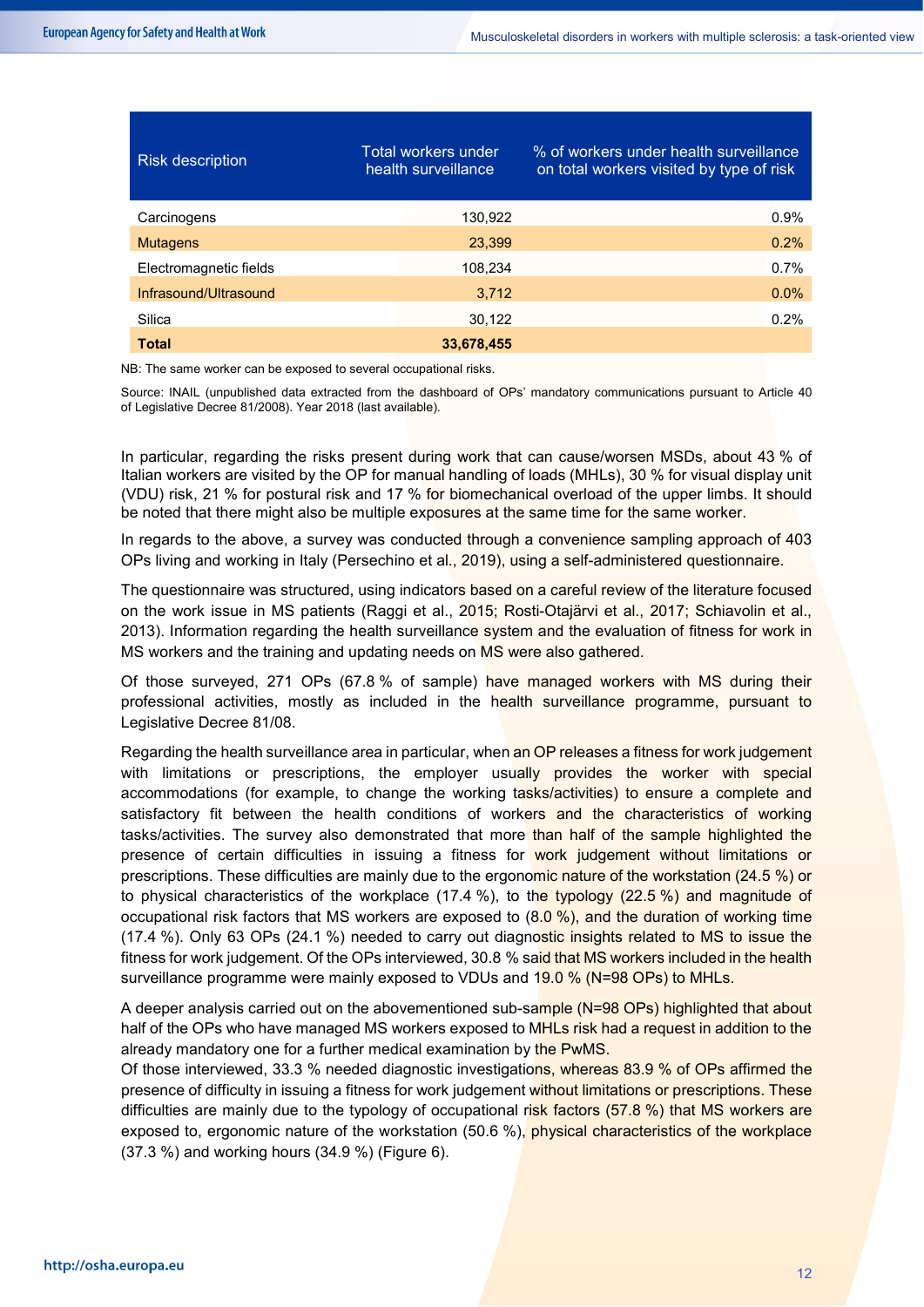**Figure 6: Reasons related to the difficulties in issuing a fitness for work judgement without limitations or prescriptions. Multiple-choice question. Percentage of cases\***



<sup>\*</sup>OPs who managed MS workers included in the health surveillance and exposed to MHLs (N=98)

Furthermore, information demands and training/updating needs may also be particularly helpful in defining, developing and implementing strategies, procedures and training programmes to support workers affected by MS; these themes were also investigated in the survey. The results processed on the sub-sample of OPs who managed MS workers exposed to MHLs show that 40.8 % of the sample considered training on 'disability and work' necessary and 37.8 % considered this activity indispensable, whereas training on 'MS and work' is considered useful by 45.4 %, necessary by 41.2 % and indispensable by 12.4 % (Figure 7).

### **Figure 7: OPs' opinions on specialist training topics. Percentage values\***



\*OPs who managed MS workers included in the health surveillance and exposed to MHLs (N=98)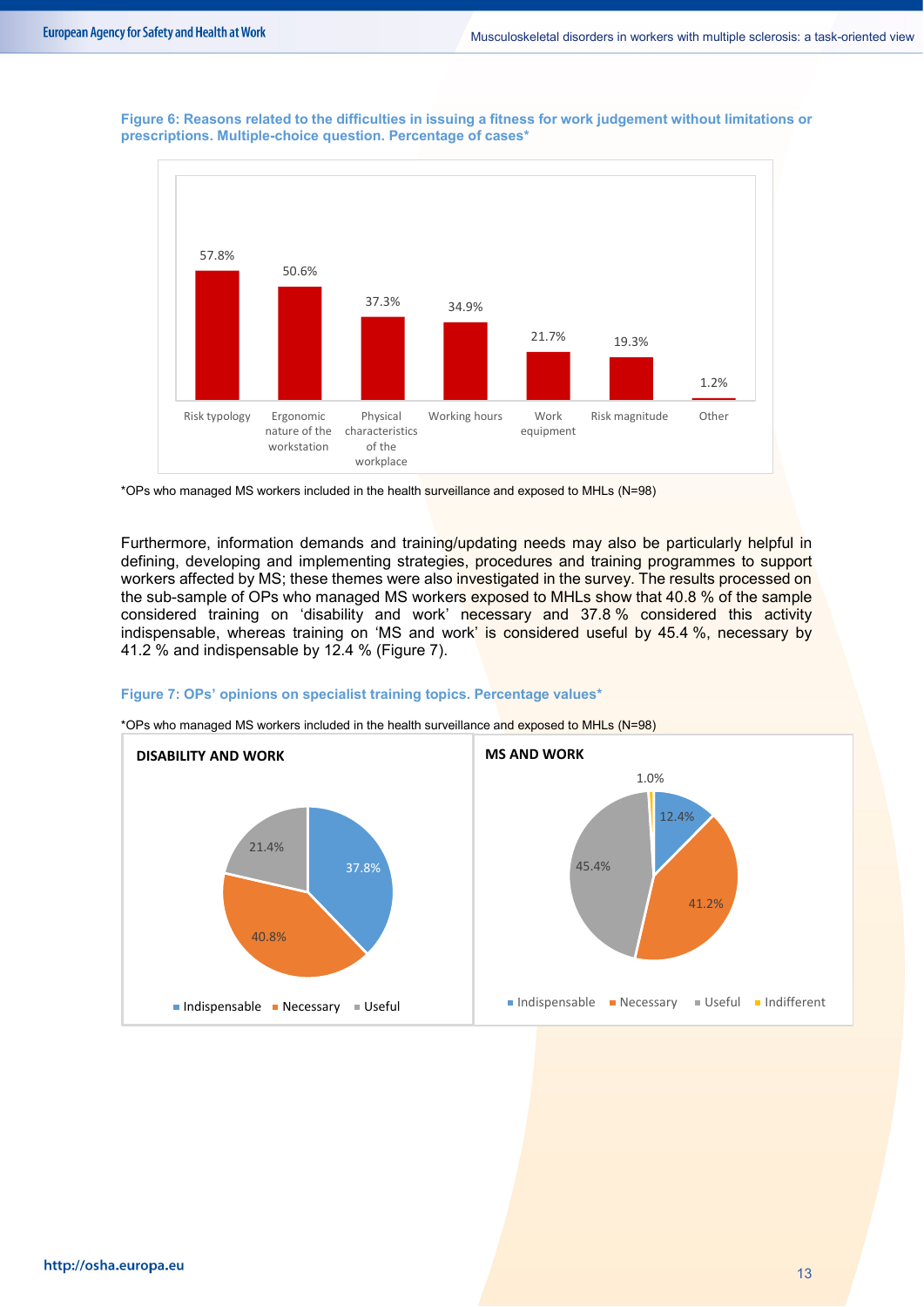# **Conclusions**

The abovementioned issues underline the complexity of maintaining and managing working activity for PwMS, but also highlight areas for potential interventions and development of preventive strategies.

The results of the survey on OPs, highlighting the different cases/types of difficulties in issuing a fitness for work judgement, especially for workers exposed to MHLs, outline the need for both the adoption of specific 'reasonable accommodation' in the workplace and the empowerment through training of prevention professionals, in particular the OPs.

As highlighted in the paper, MSDs and their causes in MS are not well understood, but they can be considered one of the main causes of pain in PwMS. Backpain, asymmetric posture, walking impairment, sensitive dysfunction and spasticity are extremely frequent in PwMS, with relevant impact on daily life activities and working ability. In this context, the implementation of a multidisciplinary care process, in particular taking into account the role of occupational therapy, would, at least partially, cover both the needs for evaluating workplace environmental factors and the delivery of ad hoc vocational rehabilitation interventions. The primary goal of occupational therapy is to enable people to participate in the activities of everyday life (Baum et al., 2013). Therefore, occupational therapists are key to the management of PwMS by enhancing participation through interventions that minimise impairment or increase performance in meaningful activities, by providing environmental support and reducing social and environmental barriers, and by enhancing personal coping strategies.

The implementation of the Italian Multiple Sclerosis Register, with detailed data on employment status, would foster the mapping of risks that MS workers are exposed to, aimed both at reconstructing the determinants of early exit from work and at identifying specific prevention interventions. These should later be adapted and implemented by companies in the risk management context for the best health and safety protection of MS workers, in order to maintain their [workplace.](https://context.reverso.net/traduzione/inglese-italiano/workplace)

With regard to the training aspects, in particular, the need/usefulness of updates on MS and work arises. These findings are also in line with what emerges from a survey – conducted in 2014 (Persechino et al., 2015; Persechino et al., 2016) – where about 75 % of the OPs interviewed affirmed being involved (always/often) by the employer in the relocation of unsuitable workers.

On the issue of MS and work, INAIL funded the PRISMA project, which involves a partnership of excellence – including FISM – whose general objective is to analyse the working reality of PwMS in Italy, to define innovative models and programmes to improve inclusion in the world of work.

The results of PRISMA will contribute to the identification of policies and strategies for inclusion and maintenance of the workplace for PwMS, also with a view to identifying 'good practices' in the OSH field, as well as preparing effective information/training tools for the empowerment of workers and company prevention professionals.

# **References**

- AISM (Italian Multiple Sclerosis Society), 2017. Barometro della Sclerosi Multipla 2017. [https://agenda.aism.it/2021/download/Barometro\\_della\\_Sclerosi\\_Multipla\\_2017.pdf](https://agenda.aism.it/2021/download/Barometro_della_Sclerosi_Multipla_2017.pdf)
- AISM (Italian Multiple Sclerosis Society), 2021. Barometro della Sclerosi Multipla. <https://agenda.aism.it/2021/>
- Baum C, Carey L, Polatajko HJ. (2013) Occupational Therapy. In: Gellman M.D., Turner J.R. (eds) Encyclopedia of Behavioral Medicine. Springer, New York, NY. [https://doi.org/10.1007/978-1-](https://doi.org/10.1007/978-1-4419-1005-9_905) [4419-1005-9\\_905](https://doi.org/10.1007/978-1-4419-1005-9_905)
- Bevan S, Steadman K, 2015. Multiple Sclerosis and Employment in Europe Literature Summary. The Work Foundation and the European Multiple Sclerosis Platform, London.
- Bøe Lunde HM, Telstad W, Grytten N et al., 2014. Employment among patients with multiple sclerosis-a population study. PLoS ONE 9(7):e103317[. doi:10.1371/journal.pone.0103317](https://doi.org/10.1371/journal.pone.0103317)
- Borgel F, 2009. Pain and early stage of multiple sclerosis. Rev. Neurol. (Paris) 165(Suppl 4):S129- 34. doi:10.1016/S0035-3787(09)72124-1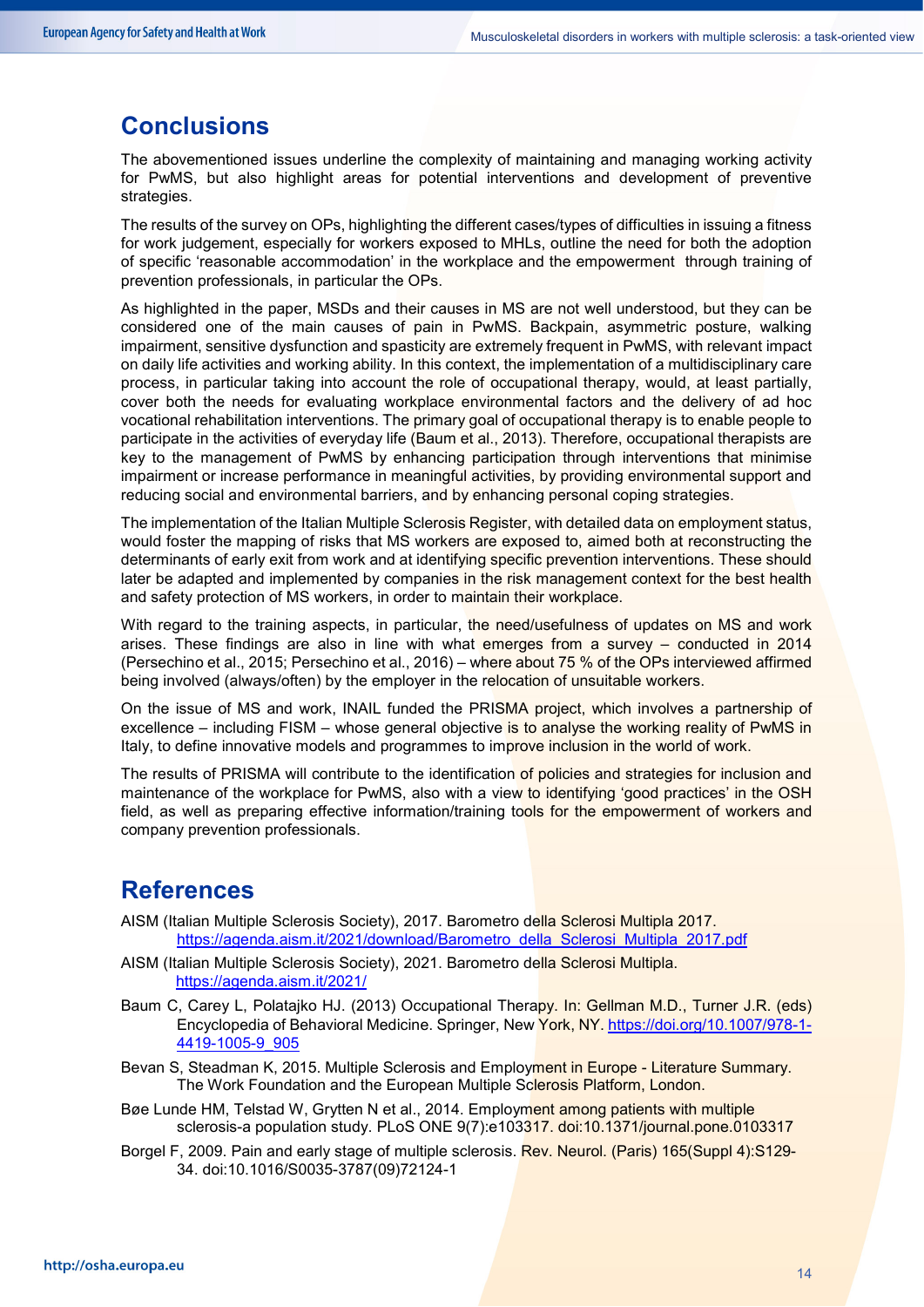- Brichetto G, Piccardo E, Pedullà L et al., 2015. Tailored balance exercises on people with multiple sclerosis: A pilot randomized, controlled study. Mult. Scler. J. 21(8):1055-63. doi:10.1177/1352458514557985
- Brichetto G, Monti Bragadin M, Fiorini S et al., 2020. The hidden information in patient-reported outcomes and clinician-assessed outcomes: multiple sclerosis as a proof of concept of a machine learning approach. Neurol. Sci. 41(2):459-62. doi:10.1007/s10072-019-04093-x
- Brola W, Mitosek-Szewczyk K, Opara J, 2014. Symptomatology and pathogenesis of different types of pain in multiple sclerosis. Neurol. Neurochir. Pol. 48(4):272-9. doi:10.1016/j.pjnns.2014.07.009
- Brownlee WJ, Hardy TA, Fazekas F et al., 2017. Diagnosis of multiple sclerosis: progress and challenges. Lancet 389:1336-46. doi:10.1016/S0140-6736(16)30959-X
- Caneiro JP, O'Sullivan P, Burnett A et al., 2010. The influence of different sitting postures on head/neck posture and muscle activity. Man. Ther. 15(1):54-60. doi:10.1016/j.math.2009.06.002
- Cohen JA, Reingold SC, Polman CH et al., 2012. Disability outcome measures in multiple sclerosis clinical trials: current status and future prospects. Lancet Neurol. 11(5):467-76. doi:10.1016/S1474-4422(12)70059-5
- Crawford JO, Giagloglou E, Davis A, Graveling R, 2021. Working with chronic musculoskeletal disorders — good practice advice. European Agency for Safety and Health at Work. doi:10.2802/31550
- Dagenais S, Caro J, Hademan S, 2008. A systematic review of low back pain cost of illness studies in the United States and internationally. Spine J. 8(1):8-20. doi:10.1016/j.spinee.2007.10.005
- Dimitroulas T, Duarte RV, Behura A et al., 2014. Neuropathic pain in osteoarthritis: a review of pathophysiological mechanisms and implications for treatment. Semin. Arthritis Rheum. 44(2):145-54. doi:10.1016/j.semarthrit.2014.05.011
- Doogan C, Playford ED, 2014. Supporting work for people with multiple sclerosis. Mult. Scler. J. 20(6):646-50. doi:10.1177/1352458514523499
- Doshi A, Chataway J, 2016. Multiple sclerosis, a treatable disease. Clin. Med. 16(Suppl 6):s53-9. doi:10.7861/clinmedicine.16-6-s53
- EU-OSHA (European Agency for Safety and Health at Work), 2004. Factsheet 53 Ensuring the health and safety of workers with disabilities. [https://osha.europa.eu/en/publications/factsheet-53-ensuring-health-and-safety-workers](https://osha.europa.eu/en/publications/factsheet-53-ensuring-health-and-safety-workers-disabilities/view)[disabilities/view](https://osha.europa.eu/en/publications/factsheet-53-ensuring-health-and-safety-workers-disabilities/view)
- European Multiple Sclerosis Platform, 2021. 2020 MS Barometer. [https://www.emsp.org/wp](https://www.emsp.org/wp-content/uploads/2021/03/MS-Barometer2020-Final-Full-Report-Web.pdf)[content/uploads/2021/03/MS-Barometer2020-Final-Full-Report-Web.pdf](https://www.emsp.org/wp-content/uploads/2021/03/MS-Barometer2020-Final-Full-Report-Web.pdf)
- Fantoni-Quinton S, Kwiatkowski, Vermersch P et al., 2016. Impact of multiple sclerosis on employment and use of job-retention strategies: The situation in France in 2015. J. Rehabil. Med. 48(6):535-40. doi:10.2340/16501977-2093
- Feys P, Giovannoni G, Dijsselbloem N et al., 2016. The importance of a multi-disciplinary perspective and patient activation programmes in MS management. Mult. Scler. J. 22(Suppl 2):34-46. doi:10.1177/1352458516650741
- Findling O, Baltisberger M, Jung S et al., 2015. Variables related to working capability among Swiss patients with multiple sclerosis—a cohort study. PLoS ONE 10(4):e0121856. doi:10.1371/journal.pone.0121856
- Fiorini S, Verri A, Tacchino A et al., 2015. A machine learning pipeline for multiple sclerosis course detection from clinical scales and patient reported outcomes. Annu. Int. Conf. IEEE Eng. Med. Biol. Soc. 4443-6. doi:10.1109/EMBC.2015.7319381
- Giovannoni G, Butzkueven H, Dhib-Jalbut S et al., 2016. Brain health: time matters in multiple sclerosis. Mult. Scler. Relat. Disord. 9(Suppl 1):S5-48. doi:10.1016/j.msard.2016.07.003
- Glanz BI, Degano IR, Rintell DJ et al., 2012. Work productivity in relapsing multiple sclerosis: associations with disability, depression, fatigue, anxiety, cognition, and health-related quality of life. Value Health 15(8):1029-35. doi:10.1016/j.jval.2012.07.010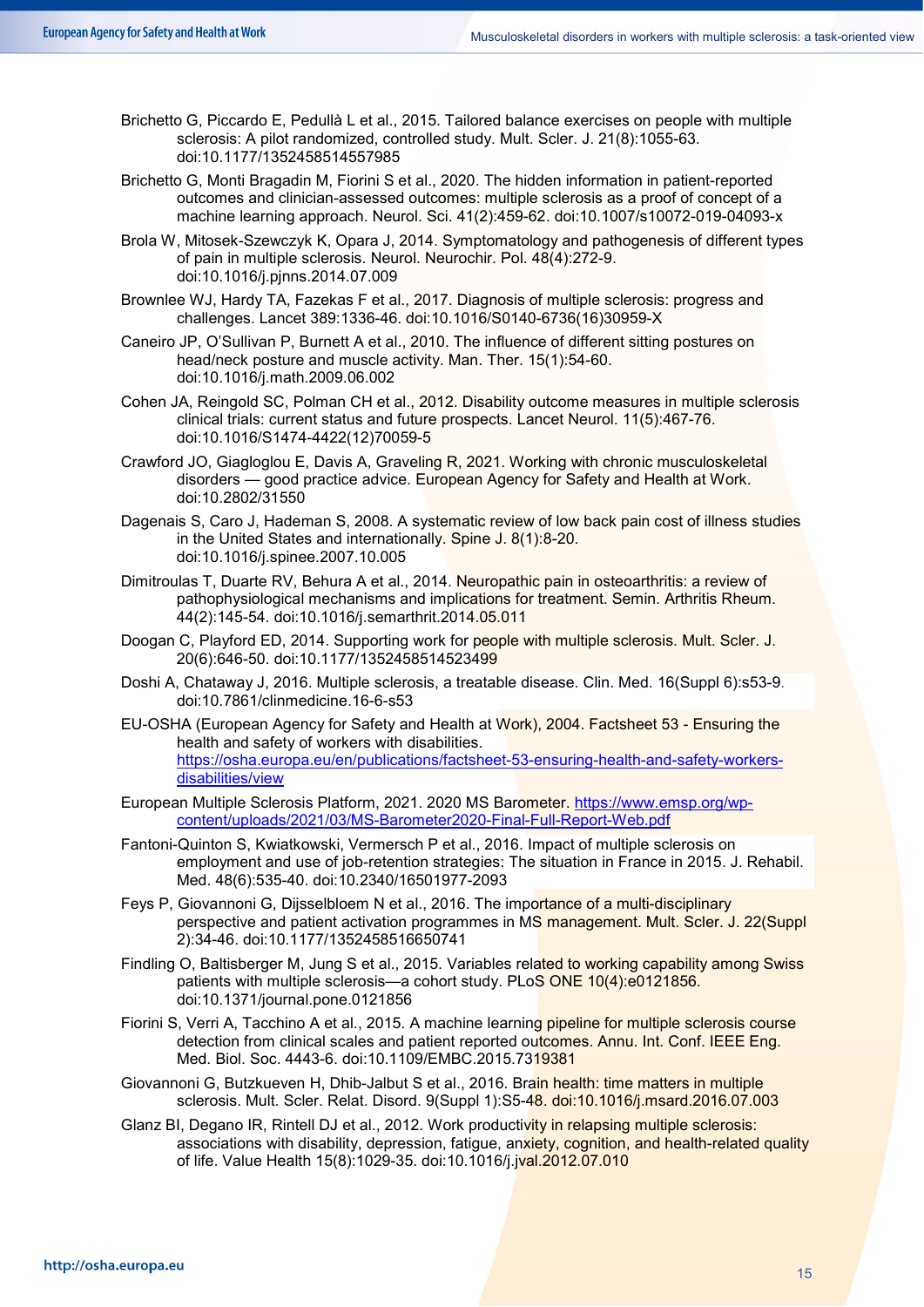- Grange E, Marengo D, Di Giovanni R et al., 2021. Italian translation and psychometric validation of the ABILHAND-26 and its correlation with upper limb objective and subjective measures in multiple sclerosis subjects. Mult. Scler. Relat. Disord. 55:103160. doi:10.1016/j.msard.2021.103160
- Honarmand K, Akbar N, Kou N et al., 2011. Predicting employment status in multiple sclerosis patients: the utility of the MS functional composite. J. Neurol. 258(2):244-9. doi:10.1007/s00415-010-5736-8
- JAN (Job Accommodation Network), 2019. Accommodation and Compliance Series: Employees with multiple sclerosis. U.S. Department of Labor, Office of Disability Employment Policy. [https://askjan.org/publications/Disability-](https://askjan.org/publications/Disability-Downloads.cfm?pubid=382018&action=download&pubtype=pdf)[Downloads.cfm?pubid=382018&action=download&pubtype=pdf](https://askjan.org/publications/Disability-Downloads.cfm?pubid=382018&action=download&pubtype=pdf)
- Julian LJ, Vella L, Vollmer T et al., 2008. Employment in multiple sclerosis: Exiting and re-entering the work force. J. Neurol. 255(9):1354-60. doi:10.1007/s00415-008-0910-y
- Kobelt G, Berg J, Lindgren P et al., 2006. Costs and quality of life in multiple sclerosis in Europe: method of assessment and analysis. Eur. J. Health. Econ. 7(Suppl 2):S5-13. doi:10.1007/s10198-006-0365-y
- Kobelt G, Thompson A, Berg J et al., 2017. New insights into the burden and costs of multiple sclerosis in Europe. Mult. Scler. J. 23(8):1123-36. doi:10.1177/1352458517694432
- Kurtzke JF. 1983. Rating neurologic impairment in multiple sclerosis: an expanded disability status scale (EDSS). Neurology.33:1444-52. doi:10.1212/WNL.33.11.1444
- Manacorda T, Bandiera P, Terzuoli F et al., 2021. Impact of the COVID-19 pandemic on persons with multiple sclerosis: Early findings from a survey on disruptions in care and self-reported outcomes. J. Health Serv. Res. Policy 26(3):189-97. doi:10.1177/1355819620975069
- Martinelli Boneschi F, Colombo B, Annovazzi P et al., 2008. Lifetime and actual prevalence of pain and headache in multiple sclerosis. Mult. Scler. J. 14(4):514-21. doi:10.1177/1352458507085551
- Massot C, Agnani O, Khenioui H et al., 2016. Back pain and musculoskeletal disorders in multiple sclerosis. J. Spine 5(285):2. doi:10.4172/2165-7939.1000285
- Messmer Uccelli M, Specchia C, Battaglia MA et al., 2009. Factors that influence the employment status of people with multiple sclerosis: a multi-national study. J. Neurol. 256(12):1989-96. doi:10.1007/s00415-009-5225-0
- MSIF (Multiple Sclerosis International Federation), 2010. MSIF survey on Employment and MS. <http://www.msif.org/wp-content/uploads/2014/10/Survey-on-employment-and-MS.pdf>
- MSIF (Multiple Sclerosis International Federation), 2013. Atlas of MS 2013: Mapping Multiple Sclerosis Around the World. https://www.msif.org/wp-content/uploads/2014/09/Atlas-of-MS.pdf
- MSIF (Multiple Sclerosis International Federation), 2016. Global MS Employment Report 2016. <https://www.msif.org/wp-content/uploads/2016/05/Global-MS-Employment-Report-2016.pdf>
- O'Connor AB, Schwid SR, Herrmann DN et al., 2008. Pain associated with multiple sclerosis: systematic review and proposed classification. Pain  $137(1)$ :96-111. doi:10.1016/j.pain.2007.08.024
- Perez C, Smith A, Nelson F, 2021. Expanded Disability Status Scale (EDSS). In Multiple Sclerosis: A Practical Manual for Hospital and Outpatient Care, Cambridge Manuals in Neurology, p. 215. Cambridge University Press, Cambridge. doi:10.1017/9781108907484.014
- Persechino B, Conte C, Forzano F, Iavicoli S, 2014. Sclerosi multipla e lavoro: i ragionevoli accomodamenti del Job Accommodations Network. INAIL. Tipolitografia INAIL di Milano, Edizione 2014. ISBN: 978-88-7484-368-8. 2014
- Persechino B, Buresti G, Rondinone BM et al., 2015. Indagine nazionale sulla salute e sicurezza sul lavoro. Medici Competenti. Tipolitografia INAIL di Milano. ISBN: 978-88-7484-459-3
- Persechino B, Fontana L, Buresti G et al., 2016. Professional activity, information demands, training and updating needs of occupational medicine physicians in Italy: National survey. Int. J. Occup. Med. Environ. Health 29(5):837-58. doi:10.13075/ijomeh.1896.00736